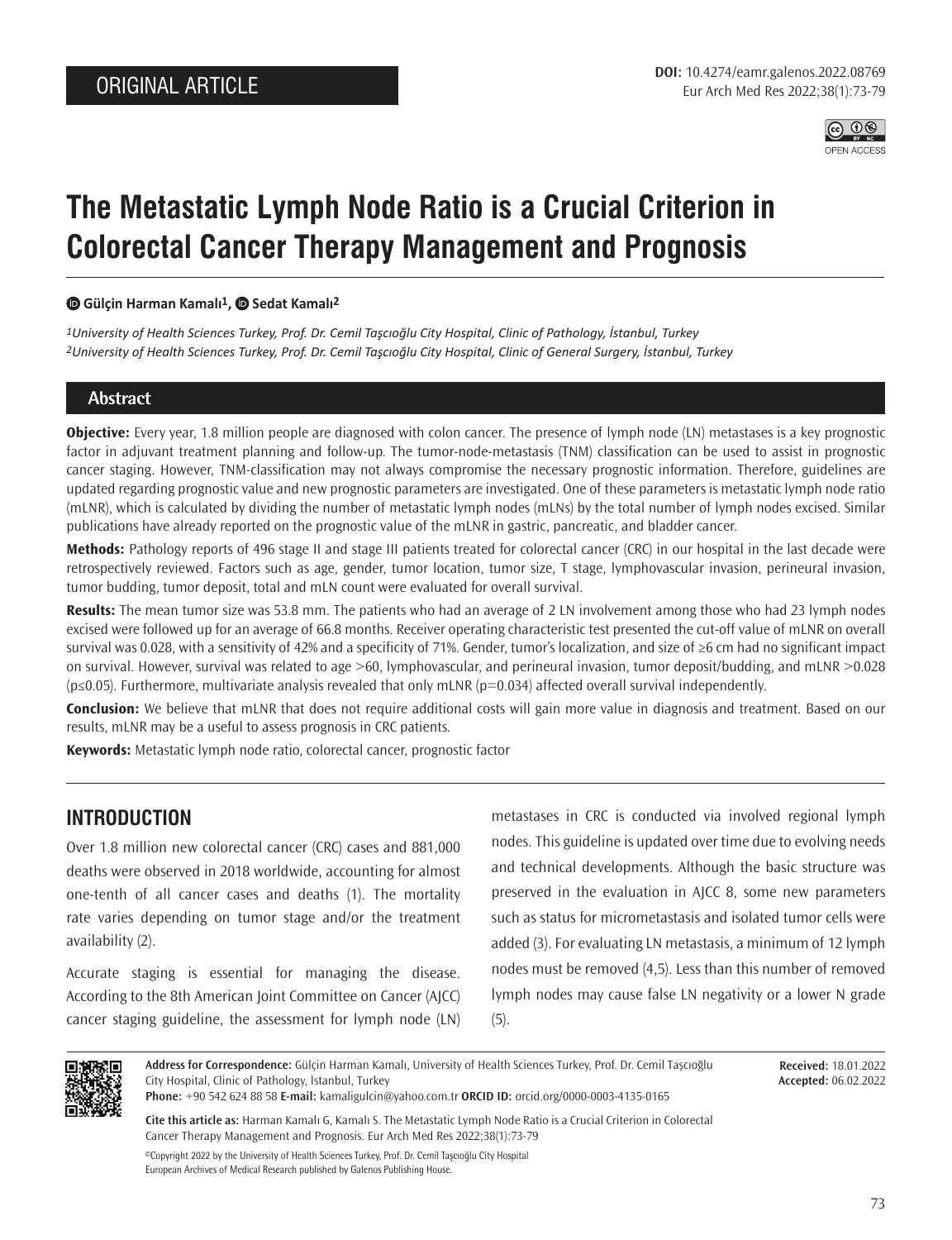CRC is defined as stage III in the current staging method when there are regional LN metastases. Additional treatment alternatives, such as adjuvant chemotherapy, should be used at this stage (6). Although tumor staging according to the AJCC guide helps assess prognosis, prognosis estimation for IIIA and II stages cannot be performed precisely. According to the current staging method, the prognosis of stage IIIA can be better than that of the lower stages. According to several authors, stage IIIA has a better prognosis than stages IIB and IIC (2,4,6,7).

As a result, a more specific and thorough technique for assessing nodal metastasis would be beneficial. It has been discovered that the metastatic lymph node ratio (mLNR), defined as the ratio of the number of metastatic lymph nodes (mLNs) to the number of inspected lymph nodes (LNs) and not included in the AJCC guidance, is crucial in assessing prognosis in gastric and pancreatic tumors (8,9).

Considering this information, we retrospectively investigated parameters such as age, gender and tumor size, stage, location, LN status, perivascular-perineural involvement, tumor deposit and tumor budding such as mLNR from pathology reports that may impact the overall survival of CRC patients without distant metastasis.

# **METHODS**

Patients' data was collected from the archives of the department of pathology from 01/01/2011 to 01/01/2021. Approval was obtained on 24.11.2021 from the Local Ethics Committee of University of Health Sciences Turkey, Istanbul Prof. Dr. Cemil Tascioglu City Hospital with the number E-48670771-514.99. Retrospectively 496 patients with stage II and III were included with the following criteria: ≥ age 18, male/female, surgery due to CRC, adequate clinical record and follow-up, excision of at least 12 lymph nodes. Stage I and IV patients, as well as those with postoperative mortality of at least one month or patients with multiple primary tumors and rectum cancer treated with neoadjuvant therapies were excluded. Patient staging was made after 8<sup>th</sup> AJCC cancer staging guideline and tumor budding in CRC was reported accordingly to The International Tumor Budding Consensus Conference (ITBCC) (10).

### **Statistical Analysis**

Data are presented as the mean with interquartile range and minima and maxima, if not as stated in the figure legend. Categorical variables were compared using Fisher's Exact test. Survival analysis was performed using the Kaplan-Meier method and Cox proportional hazards regression modeling.

The area under the receiver operating characteristic curve (ROC) was generated to define diagnostic test's accuracy and a cutoff point of age, tumor size, mLNR for survival. The log-rank test as a non-parametric test was used for comparing survival curves. Missing data were omitted when clinical records were not complete. An overall alpha value of p<0.05 was applied to reject the null hypothesis. SPSS [version 18.0, SPSS Inc, Chicago (IL), United States)] for Windows was used for statistical analysis.

# **RESULTS**

Totally 496 patients are included in the study. The mean age of 197 (39.7%) female and 299 (60.3%) male patients was 61.5. For each patient, a mean of 23 LN was excised, on average 2 LN were metastatic. The mean tumor diameter was found to be 53.8 mm in patients with a mean follow-up of 66.8 months (Table 1). Of the total CRC, 171 (34.5%) were detected in the rectum, 129 (26%) in the right colon, 98 (19.8%) in the sigmoid colon, 68 (13.7%) in the left colon and 9 (1.8%) in the transverse colon. Multiple foci were detected in 21 (4.2%) patients (Table 2). It was observed that 403 (81.3%) patients were in T3 stage, 81 (16.3%) patients were in T4 and 12 (2.4%) patients were in T2 (Table 3). It was observed that 310 (62.5%) patients did not show a LN involvement, therefore rated stage II. The remaining 186 (37.5%)

| Table 1. General characteristics of patients |     |                |                |       |                              |  |  |
|----------------------------------------------|-----|----------------|----------------|-------|------------------------------|--|--|
|                                              | n   | <b>Minimum</b> | <b>Maximum</b> | Mean  | <b>Standard</b><br>deviation |  |  |
| Age/years                                    | 496 | 21.7           | 89.8           | 61.51 | 13.27                        |  |  |
| Longest<br>diameter/mm                       | 496 | 10             | 200            | 53.79 | 23.91                        |  |  |
| Survey/month                                 | 496 | 1              | 179            | 66.80 | 46.21                        |  |  |
| Total excised<br>lymph node                  | 496 | 12             | 73             | 23.09 | 11.48                        |  |  |
| Metastatic<br>lymph node                     | 496 | $\theta$       | 66             | 2.14  | 5.73                         |  |  |

| Table 2. Tumor anatomical localization |               |                |  |  |  |
|----------------------------------------|---------------|----------------|--|--|--|
| Location                               | Frequency (n) | Percentage (%) |  |  |  |
| Right colon                            | 129           | 26.0           |  |  |  |
| Transverse colon                       | 9             | 1.8            |  |  |  |
| Left colon                             | 68            | 13.7           |  |  |  |
| Sigmoid colon                          | 98            | 19.8           |  |  |  |
| Rectum                                 | 171           | 34.5           |  |  |  |
| Multifocal                             | 21            | 4.2            |  |  |  |
| Total                                  | 496           | 100            |  |  |  |

| Table 3. T stage distribution |      |      |              |  |  |  |
|-------------------------------|------|------|--------------|--|--|--|
| T <sub>2</sub>                | T3   | T4   | <b>Total</b> |  |  |  |
| 12                            | 403  | 81   | 496          |  |  |  |
| 2.4                           | 81.3 | 16.3 | 100          |  |  |  |
|                               |      |      |              |  |  |  |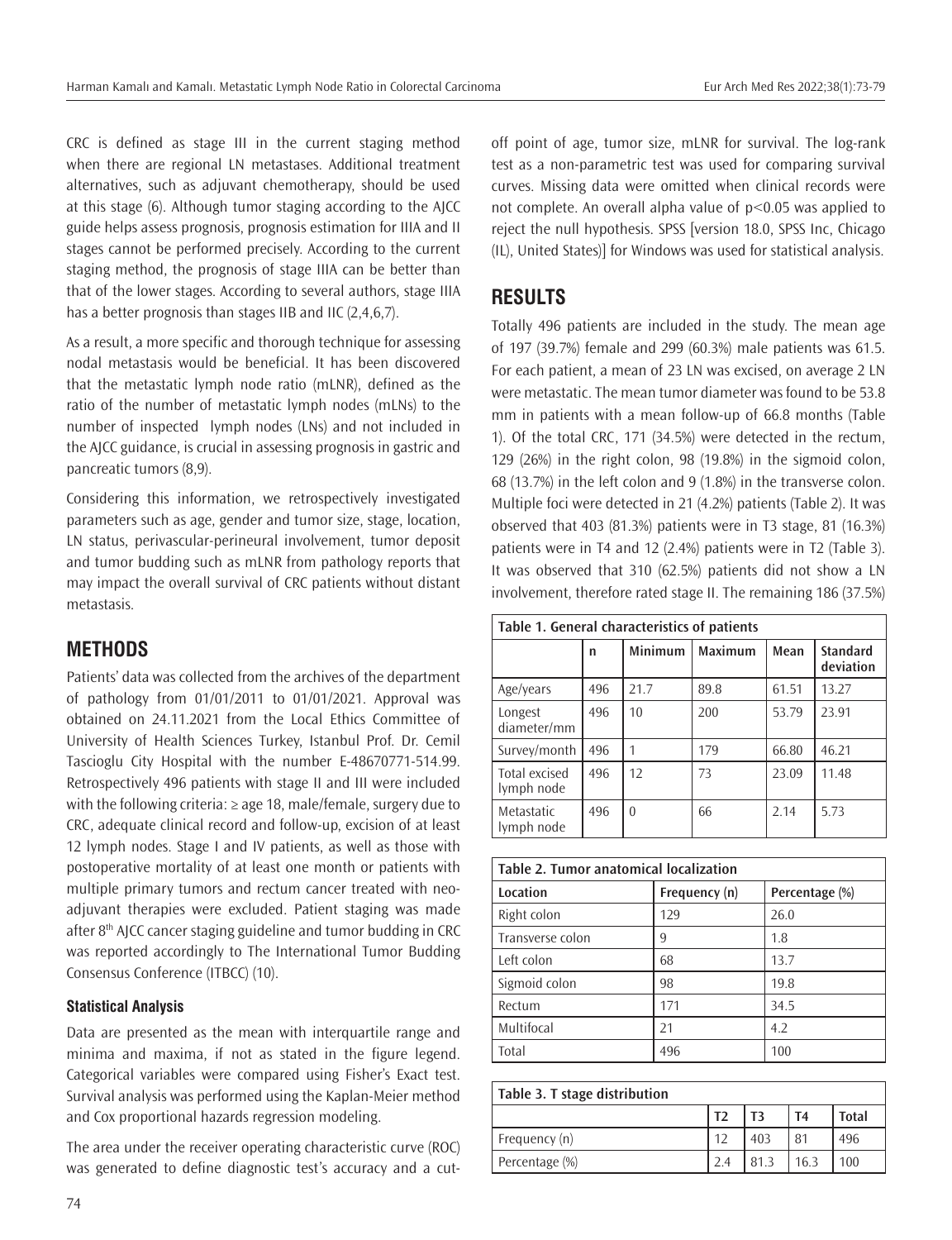patients showed a LN involvement and reported as stage III.

While 355 (71.6%) patients showed lymphovascular invasion (LVI), 374 (75.4%) individuals exhibited perineural invasion. Out of 130 patients evaluated for extranodal tumor deposits, which was not addressed as a prognostic factor in the 8<sup>th</sup> AJCC despite its negative impact on overall survival and disease-free survival (11), 28 (21.5%) were positive. Another important prognostic factor tumor budding was reported in 35 patients via the scoring system according to ITBCC and 11 (31.4%) patients were positive for budding.

Since there is no consensus on the cut-off values including the age of the patient, the largest tumor size and the mLNR of the patients we determined these cut-off values for patients admitted to our hospital with a ROC test. These values were reported as 60.2 years for age (sensitivity: 0.66; specificity: 0.56), 57.8 mm (sensitivity: 0.4; specificity: 0.63) for the largest tumor size and 0.028 (sensitivity: 0.42; specificity: 0.71) for mLNR (Figure 1).



**Figure 1.** Cut-off values for age, diameter and mLNR mLNR: Metastatic lymph node ratio



**Figure 2.** Survival mLNR stages mLNR: Metastatic lymph node ratio

When survival analysis was performed for these factors; there was no statistically significant difference in overall survival in terms of gender, tumor diameter, tumor localization and tumor perforation  $(p>0.05)$ . For patient age  $(60/year)$ , tumor stage, LN metastasis, mLNR (0.028) (Figure 2), LVI, perineural invasion (p<0.0001), tumor deposit ( $p < 0.001$ ) and tumor budding ( $p = 0.016$ ) significant survival difference was detected (Table 4). There was a survival difference between stage IIIA and IIB and IIC, but it could not be statistically proven ( $p=0.078$ ) (Figure 3). When multivariate analysis was performed for survival, only mLNR  $(p=0.034)$  was found to be an independent prognostic factor (Table 5).

### **DISCUSSION**

In a study with 1.837 patients diagnosed with CRC it was reported that there is no difference in survival rate in different sexes when the other causes of death than cancer are excluded. The same finding was also discovered in our study (12).

| Table 4. Factors affecting survival with results of univariate<br>analysis |                           |                           |                            |  |  |
|----------------------------------------------------------------------------|---------------------------|---------------------------|----------------------------|--|--|
| Parameters (n)                                                             | <b>Negative</b><br>$(\%)$ | <b>Positive</b><br>$(\%)$ | Log rank<br>(Mantel-Cox) p |  |  |
| Age >60 years (496)                                                        | 225(45.4)                 | 271(54.6)                 | p<0.0001                   |  |  |
| Longest diameter $>60$<br>mm (496)                                         | 298 (60.1)                | 198 (39.9)                | $p=0.120$                  |  |  |
| Lymph node (496)                                                           | 310 (62.5)                | 186(37.5)                 | p<0.0001                   |  |  |
| Lymphovascular<br>invasion (496)                                           | 355 (71.6)                | 141 (28.4)                | p<0.0001                   |  |  |
| Perineural invasion<br>(496)                                               | 374 (75.4)                | 122(24.6)                 | p<0.0001                   |  |  |
| Tumor deposit (130)                                                        | 102(78.5)                 | 28 (21.5)                 | $p=0.001$                  |  |  |
| Tumor budding (36)                                                         | 24 (66.7)                 | 12(33.3)                  | $p=0.016$                  |  |  |
| mLNR $>0.028$ (496)                                                        | 311 (62.7)                | 185 (37.3)                | p<0.0001                   |  |  |
| mLNR: Metastatic lymph node ratio                                          |                           |                           |                            |  |  |



**Figure 3.** Survival stage IIIA versus stage IIB-IIC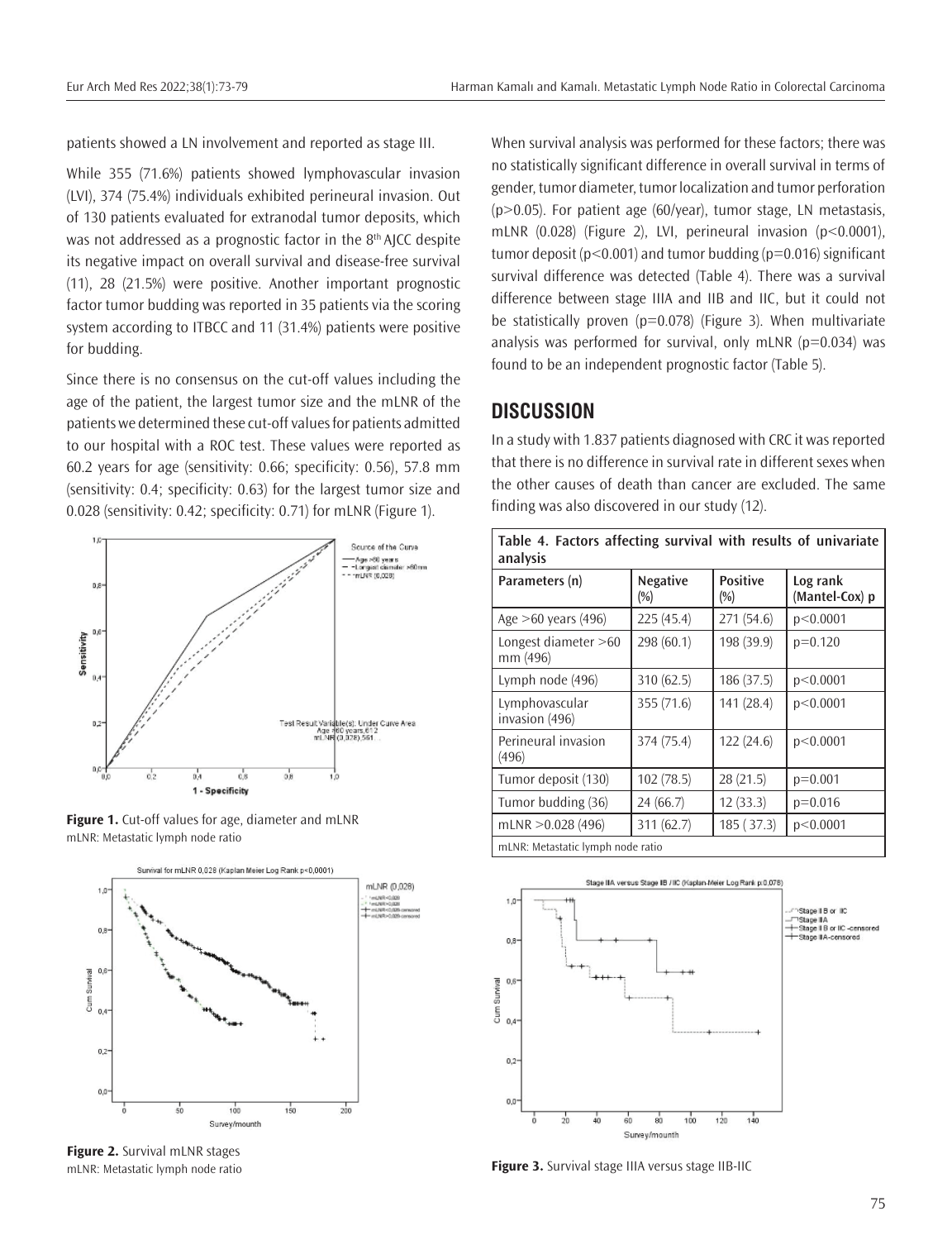|                        | B         | Table 5. Factors affecting survival analysis via multivariate analysis/Cox regression) |       |    |       |             |                      |                |  |
|------------------------|-----------|----------------------------------------------------------------------------------------|-------|----|-------|-------------|----------------------|----------------|--|
|                        |           | <b>SE</b>                                                                              | Wald  | df | Sig.  | Exp(B)      | 95.0% Cl for Exp (B) |                |  |
|                        |           |                                                                                        |       |    |       |             | Lower                | Upper          |  |
| Age $>60$ years        | $-1.117$  | 1.237                                                                                  | 0.815 | 1  | 0.367 | 0.327       | 0.029                | 3.697          |  |
| T stage                |           |                                                                                        | 1.948 | 2  | 0.378 |             | $\overline{a}$       |                |  |
| T stage $(1)$          | $-2.311$  | 194.926                                                                                | 0.000 |    | 0.991 | 0.099       | 0.000                | $8.277E + 164$ |  |
| T stage $(2)$          | $-4.019$  | 194.931                                                                                | 0.000 |    | 0.984 | 0.018       | 0.000                | $1.513E+164$   |  |
| Lymph node positive    | $-12.508$ | 86.834                                                                                 | 0.021 |    | 0.885 | 0.000       | 0.000                | $3.026E + 68$  |  |
| Lymphovascuar invasion | 16.167    | 86.834                                                                                 | 0.035 |    | 0.852 | 10499330.74 | 0.000                | $8.940E + 80$  |  |
| Perineural invasion    | 0.457     | 1.219                                                                                  | 0.141 |    | 0.708 | 1.580       | 0.145                | 17.226         |  |
| Tumor deposit          |           | $\overline{\phantom{a}}$                                                               | 2.559 | 2  | 0.278 |             | $\sim$               |                |  |
| Tumor deposit (1)      | $-21.781$ | 115.592                                                                                | 0.036 |    | 0.851 | 0.000       | 0.000                | $8.559E + 88$  |  |
| Tumor deposit (2)      | 2.566     | 1.614                                                                                  | 2.527 |    | 0.112 | 13.016      | 0.550                | 308.031        |  |
| Tumor budding          | $-11.707$ | 86.825                                                                                 | 0.018 |    | 0.893 | 0.000       | 0.000                | $6.628E + 68$  |  |
| mLNR(0.028)            | $-3.376$  | 1.595                                                                                  | 4.479 |    | 0.034 | 0.034       | 0.002                | 0.779          |  |

In a study from Kornprat et al. (13) with 369 patients, tumor size proved to be an independent prognostic parameter for patients with CRC. In this study it was also reported that the cut-off points differed among the colon locations. However, there was no certain coherence found between the tumor size and prognosis in other studies (14-16).

Our cut-off value was found at 60 mm and at this level there was no difference in survival in our patients.

Some studies showed, that a cancer in the left colon had a worse prognosis than in the right colon, yet other studies could not support the same effect of tumor location on the prognosis (17). In a study from 2020, the general differences among survival rate was compared between the right and left colon cancers. Right and left colon cancers showed differences in microbiom, clinical presentation and molecular features. Separate therapy regimes were recommended (18). We did not see the effect of tumor location on the survival.

Assessing the relationship between perforation and the survival rate did not show any significant difference in multivariate analysis, even if a tendency was inspected in univariate analysis (19-21). Our univariate analysis did not show a relationship between perforation and survival either.

Patients of higher age are admitted and operated most of the time as emergency cases, hence they show a higher mortality (22). In a study from Steele et al. (23) in 2014 with 7.948 patients, the effect of age on overall survival was conducted and younger patients showed at the time of diagnosis higher grades of the cancer and higher recurrence, meanwhile no significant

difference in survival compared to the older patients. In our study we observed a lower survival rate in patients older than 60 (based on ROC analysis)

Staging is vital in the assessment of the prognosis and the therapeutic goals in CRC. Progress in the grade shows bad prognosis (24). A study of Zielinski et al. (20) proved higher age, advanced T stage and high American Society of Anesthesiologists score effected the survival independently. In our study the T stage showed significant effects on survival in univariate analysis.

AJCC staging system is also essentially adopted by World Health Organization and updated regularly with the AJCC-8 version being the most up-to-date. A novelty in the latest edition is the detailed description of Tis dysplasia. It is lesions penetrating lamina propria with probable invasion of muscularis mucosa are defined as intramucosal carcinoma. While in other malignant entities only the basal membrane penetration is assessed as invasive, in CRCs even lesions advanced into the submucosa have the potential of metastasizing (3).

In a study from 2016, the survival rate differed between the patients in stages IIB-IIC and IIIA, in favor of IIIA, where the older AJCC-7 system was used for the staging (25). Isolated tumor cells, which had not been mentioned in the N grading of the colorectal tumors in the earlier editions, are also available in the AJCC-8. Isolated tumor cells in subcapsular or marginal sinus lymph nodes (<20 cells or <0.2 mm tumor cell group) and micro-metastasis (20 cells or more and metastasis diameter between 0.2-2 mm) are being described in detail. LN containing isolated tumor cells are being registered as N0 (or N0i) and these cells do not upstage the disease to stage III. Patients with micro-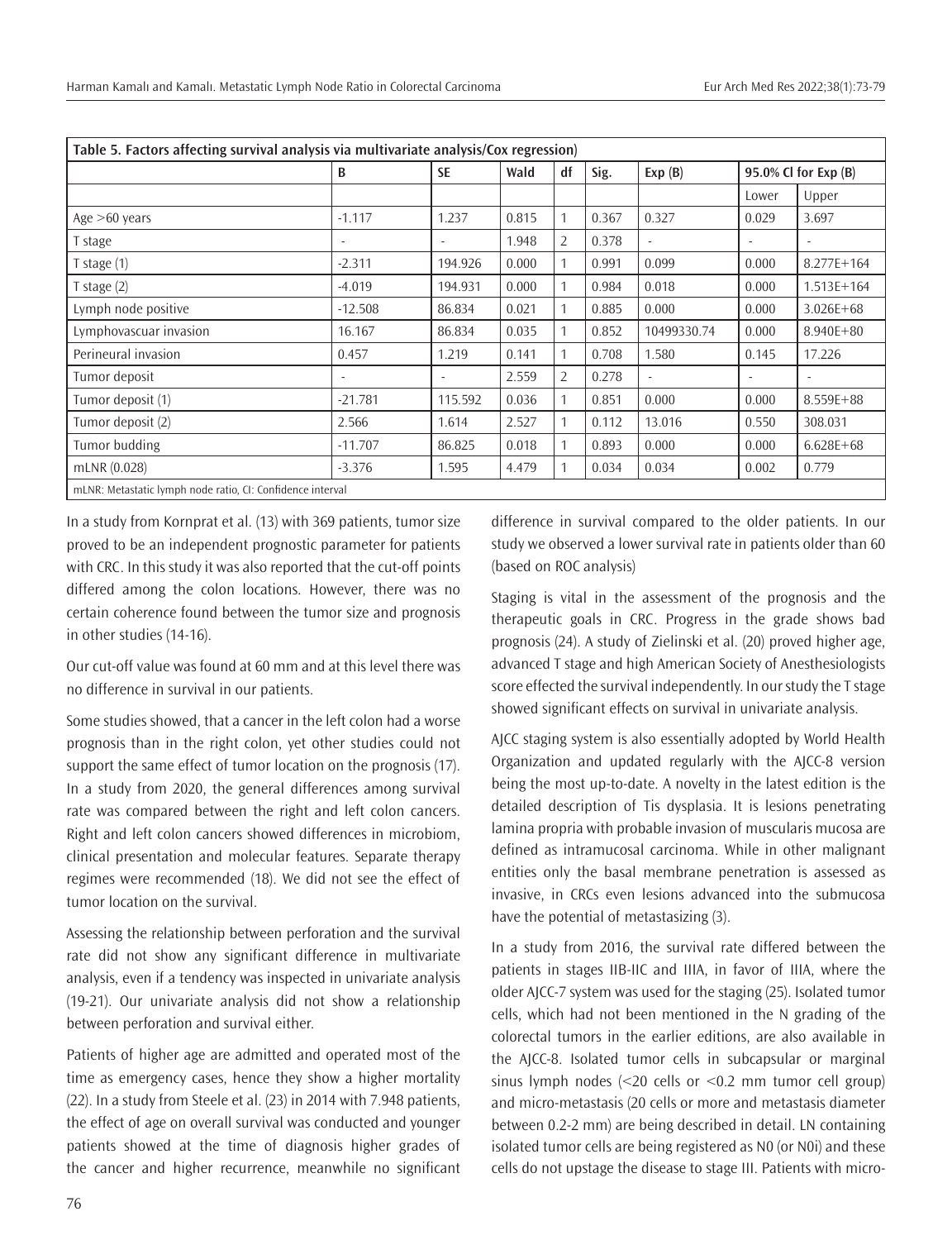metastasis are registered as N1, as they show a worse prognosis. Since we did not have a patient diagnosed with micrometastasis and isolated tumor cell, these findings were not taken into account in our study.

Tumor deposits, being one of the important histopathological factors, are seen in 20% of the CRCs and are related to worse prognosis. The discussion of their consideration in the TNM staging is still not concluded (26). We found in our study that patients with tumor deposits showed lower survival rates.

The definition of tumor deposit in AJCC-7 is a tumor forming a prominent nodule, independent of lymphatic tissue finding. AJCC-8 clarified the interpretation of the tumor nodules found in lymphatic drainage field of primary CRCs. Nodules not containing prominent lymph nodes or vascular/neural constructs are being defined as tumor deposit (N1c). Nodules shape, borders and size are not being taken into consideration. Tumor cells covered by smooth muscle or endothelial cells in contact with erythrocytes are being accepted as vascular invasion. If tumor nodules are seen in the proximity of neural constructs, it is being classified as perineural invasion (11,27-29).

Studies describe a vascular invasion in 65% of the CRC cases. LVI is a significant indicator of advanced stage and is remarkably correlated with worse prognosis in CRC patients (30). LVI was an indicator of more aggressive biological behavior and poor prognosis in patients with stage III CRC (31). Vascular invasion showed a difference in survival in our univariate analysis.

Perineural invasion is a sign of worse prognosis, progress of the disease and are seen in 22% of CRC cases. Studies show independently of other factors a positive perineural invasion reduced the 5-year survival from 75% to 25% (32).

In a meta-analysis of 38 studies and 12,661 patients from 2015 perineural invasion lead to lower survival rates in CRC. Patients in grade 2 and 3 showed the perineural invasion independently an effect on the survival rate. In our study, perineural invasion reduced the survival rate as well (33).

N1c elevates disease to stage III, even in the absence of nodal metastases. The number of tumor deposits is recorded with site-specific factors but does not influence the designation (i.e. a patient with one tumor deposit and a patient with four tumor deposits are both staged as N1c). The number of tumor deposits is not added to the number of positive lymph nodes (34).

Among 20 patients we recruited in our study since 2018, none had the finding of a N1c grade. In this period 4 patients passed away, 2 of them without any lymphatic invasion (in IIA stage). Most our patients were assessed according to the AJCC-7 system. We also found that the prognosis of IIIA stage being

better than the II stage, yet showing no statistical significance. Limited invasion depth and early regional LN metastasis show the indecisive character of the stage IIIA colon cancer. These tumors are rather superficial and their mLNs are mostly in the proximity of their main lesion, making them treatable with surgical resection and show good prognosis. However, the fact that they show metastasis although being superficial shows how aggressive their biological character is (25). Hence, there are further parameters in need, in addition to the LN metastasis and tumor invasion depth, to describe their character properly.

Tumor budding is the tumor infiltration in form of single cells or a small cell cluster (<5 cells) in the invasive tumor border and is not being considered by AJCC but required by the College of American Pathologists in the pathological findings. It is accepted as a sign of advanced mobility, invasive phenotype transformation and tumor progression. It is also being considered because of epithelial/mesenchymal transformation of neoplastic cells and a special type of apoptotic escape (35). A multi-center prospective study with 991 patients from 2019 tumor budding correlated with the tumor stage, size and the lymphatic invasion and lowered the survival significantly (36). In a review and metaanalysis from 2016 the value of tumor budding as a prognostic factor was studied. Out of 2.728 studies 34 were included and it was shown that the tumor budding affected the LN metastasis and local recurrence (37).

In the previous studies factors such as surgeons' experience, disease's stage, sample size, tumor size, individual immune response and the pathologist's ability to dissect lymph nodes causing a wide margin of dissected lymph nodes between 6 to 40.

The number of positive lymph nodes has a strong influence on the prognosis of CRC patients. LN assessment in CRC will ensure accurate patient staging. LN metastasis rate was increased in poorly differentiated tumors. It was also shown that higher number of mLNs and their localization in the stems of major vessels reduced the survival rate (38). Another study described the number of harvested mLNs correlated with the possibility of LN metastasis (39). Since the number of minimum harvested lymph nodes plays a defining role in the staging, we only included patients with at least 12 lymph nodes in our study. We speculate that this might be lowering our LNR values sensitivity

LNR is recommended as an additional staging to the pN stage for cancer patients. It is defined as the ratio of positive nodes to LNH and is based on the observation that LNH can affect positive node count and survival. The LNR has been shown in multiple retrospective studies to be an independent prognostic factor in cancer (gastric, pancreatic, euosophagus, bladder) patients (5).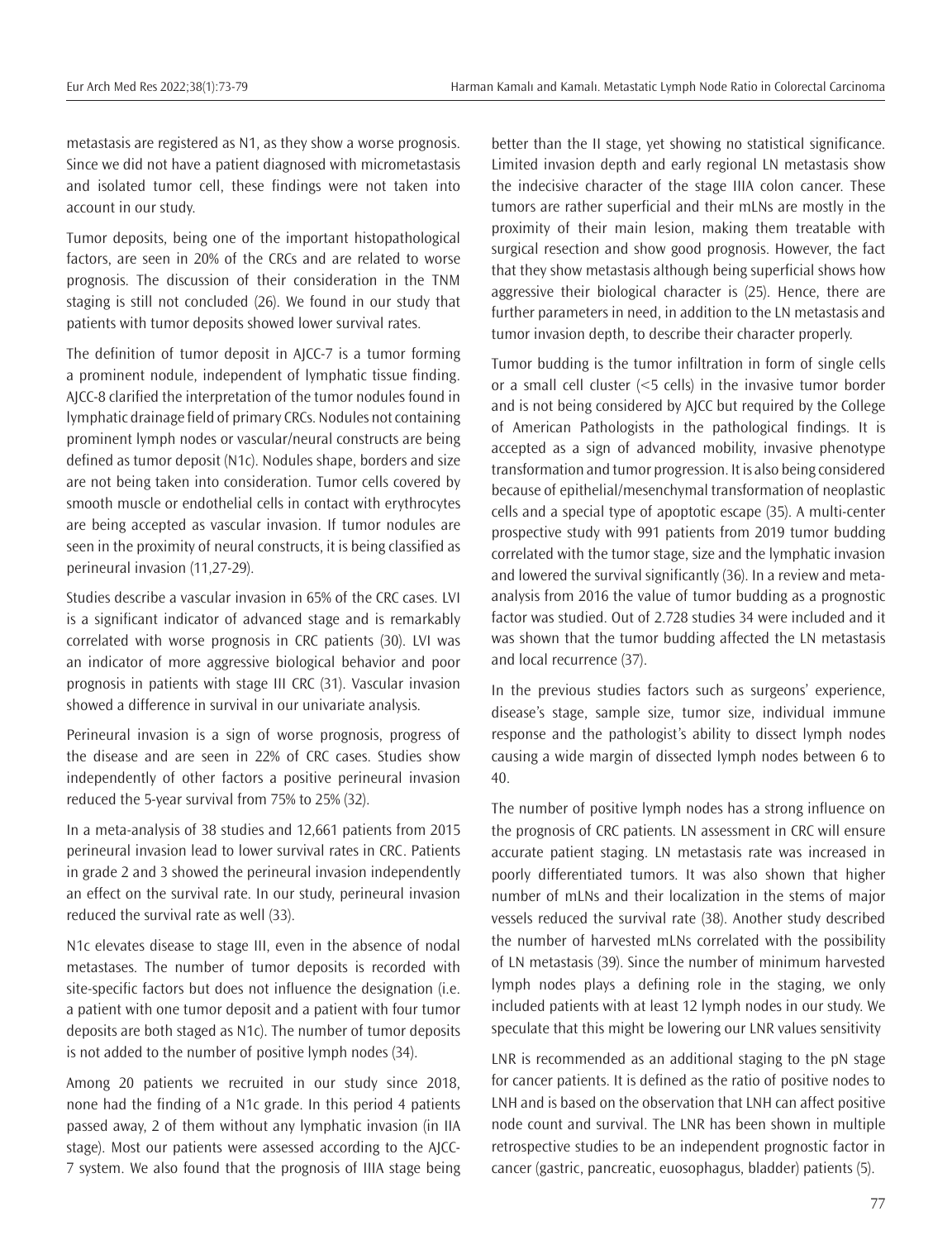Deployment of LNR can help prevent an over- or understaging. However, the most significant discussion on LNR is the cut-off point. Different authors agree on different cut-off values and a it has not been come to a consensus.

However, both univariate and multivariate analysis ( $p=0.034$ ) showed LNR efficient. We believe with more upcoming studies on LNR in colorectal and other cancers, LNR will receive an important place among the prognostic factors.

In our study, we found that patient age (more than 60 years); tumor, T stage, N stage, LVI, perineural invasion, deposits, budding and LNR were the factors that influenced prognosis of patients according to the univariate analysis. Patients with a better young age and earlier stage of T staging, N staging and absence of perineural-LVI, tumor deposit-budding, and a lower LNR have improved survival rates.

However, when all eight factors are entered into the Cox proportional-hazards model, the multivariable analysis showed that only LNR showed statistical significance. LNR still had statistical significance in both the univariate and multivariable analysis. Neo-adjuvant therapies used especially in rectum cancer notably reduced the LN invasion. Therefore patients with rectum cancer treated with neo-adjuvant therapies are excluded in our studies and patients with stage II and III are being considered in the same group. Further research is required on only stage III or rectum cancer patients treated with neo-adjuvant therapies and its influence on the LNR should be regarded.

## **CONCLUSION**

Currently, as in other malignities, the personalized approaches of diagnostics and therapies (consideration of somatic and germline mutations leading to microsatellite instabilities, RAS pathway (KRAS, BRAF, NRAS) mutations) come into prominence. We believe that prognostic factors, which do not require further expenses, such as LNR, peritoneal metastasis, tumor budding and tumor deposit are to gain further clinical value in diagnostics and therapy beside the innovative genetic analysis, mentioned earlier. Hence, with the upcoming publications, the mLNR, used already in other malignant diseases, will also become one of the indispensable prognostic factors.

### **Ethics**

**Ethics Committee Approval:** Approval was obtained on 24.11.2021 from the Local Ethics Committee of University of Health Sciences Turkey, Istanbul Prof. Dr. Cemil Tascioglu City Hospital with the number E-48670771-514.99.

**Informed Consent:** Retrospective study.

**Peer-review:** Externally peer-reviewed.

### **Authorship Contributions**

Surgical and Medical Practices: G.H.K., Concept: G.H.K., Design: G.H.K., S.K., Data Collection or Processing: G.H.K., S.K., Analysis or Interpretation: G.H.K., S.K., Literature Search: G.H.K., S.K., Writing: G.H.K.

**Conflict of Interest:** No conflict of interest was declared by the authors.

**Financial Disclosure:** The authors declared that this study received no financial support.

## **REFERENCES**

- 1. Bray F, Ferlay J, Soerjomataram I, Siegel RL, Torre LA, Jemal A. Global cancer statistics 2018: GLOBOCAN estimates of incidence and mortality worldwide for 36 cancers in 185 countries. CA Cancer J Clin 2018;68:394- 424.
- 2. Pei JP, Zhang CD, Fu X, Ba Y, Yue S, Zhao ZM, et al. A Novel TNM classification for colorectal cancers based on the metro-ticket Paradigm. J Cancer 2021;12:3299-306.
- 3. Weiser MR. AJCC 8th Edition: Colorectal cancer. Ann Surg Oncol 2018;25:1454-5.
- 4. Horne J, Bateman AC, Carr NJ, Ryder I. Lymph node revealing solutions in colorectal: should they be used routinely? J Clin Pathol 2014;67:383- 8.
- 5. Walker R, Wood T, LeSouder E, Cleghorn M, Maganti M, MacNeill A, et al. Comparison of two novel staging systems with the TNM system in predicting stage III colon cancer survival. J Surg Oncol 2018;117:1049- 57.
- 6. Pyo JS, Kim JH, Lee SY, Baek TH, Kang DW. Metastatic lymph node ratio (mLNR) is a useful parameter in the prognosis of colorectal cancer; a meta-analysis for the prognostic role of mLNR. Medicina 2019;55:673.
- 7. Kim MJ, Jeong SY, Choi SJ, Ryoo SB, Park JW, Park KJ, et al. Survival paradox between stage IIB/C (T4N0) and stage IIIA (T1-2N1) colon cancer. Ann Surg Oncol 2015;22:505-12.
- 8. Yamamoto Y, Ikoma H, Morimura R, Konishi H, Murayama Y, Komatsu S, et al. The clinical impact of the lymph node ratio as a prognostic factor after resection of pancreatic cancer. Anticancer Res 2014;34:2389-94.
- 9. Hou Y, Wang X, Chen J. Prognostic significance of metastatic lymph node ratio: the lymph node ratio could be a prognostic indicator for patients with gastric cancer. World J Surg Oncol 2018;16:198.
- 10. Lugli A, Kirsch R, Ajioka Y, Bosman F, Cathomas G, Dawson H, et al. Recommendations for reporting tumor budding in colorectal cancer based on the International Tumor Budding Consensus Conference (ITBCC) 2016. Mod Pathol 2017;30:1299-311.
- 11. Lord AC, D'Souza N, Pucher PH, Moran BJ, Abulafi AM, Wotherspoon A, et al. Significance of extranodal tumour deposits in colorectal cancer: a systematic review and meta-analysis. Eur J Cancer 2017;82:92-102.
- 12. Samawi HH, Yin Y, Speers CH, Cheung WY. Sex disparities in outcomes of early stage colorectal cancer: a population-based study. Clinical Colorectal Cancer 2018;17:e711-7.
- 13. Kornprat P, Pollheimer MJ, Lindtner RA, Schlemmer A, Rehak P, Langner C. Value of tumor size as a prognostic variable in colorectal cancer: a critical reappraisal. Am J Clin Oncol 2011;34:43-9.